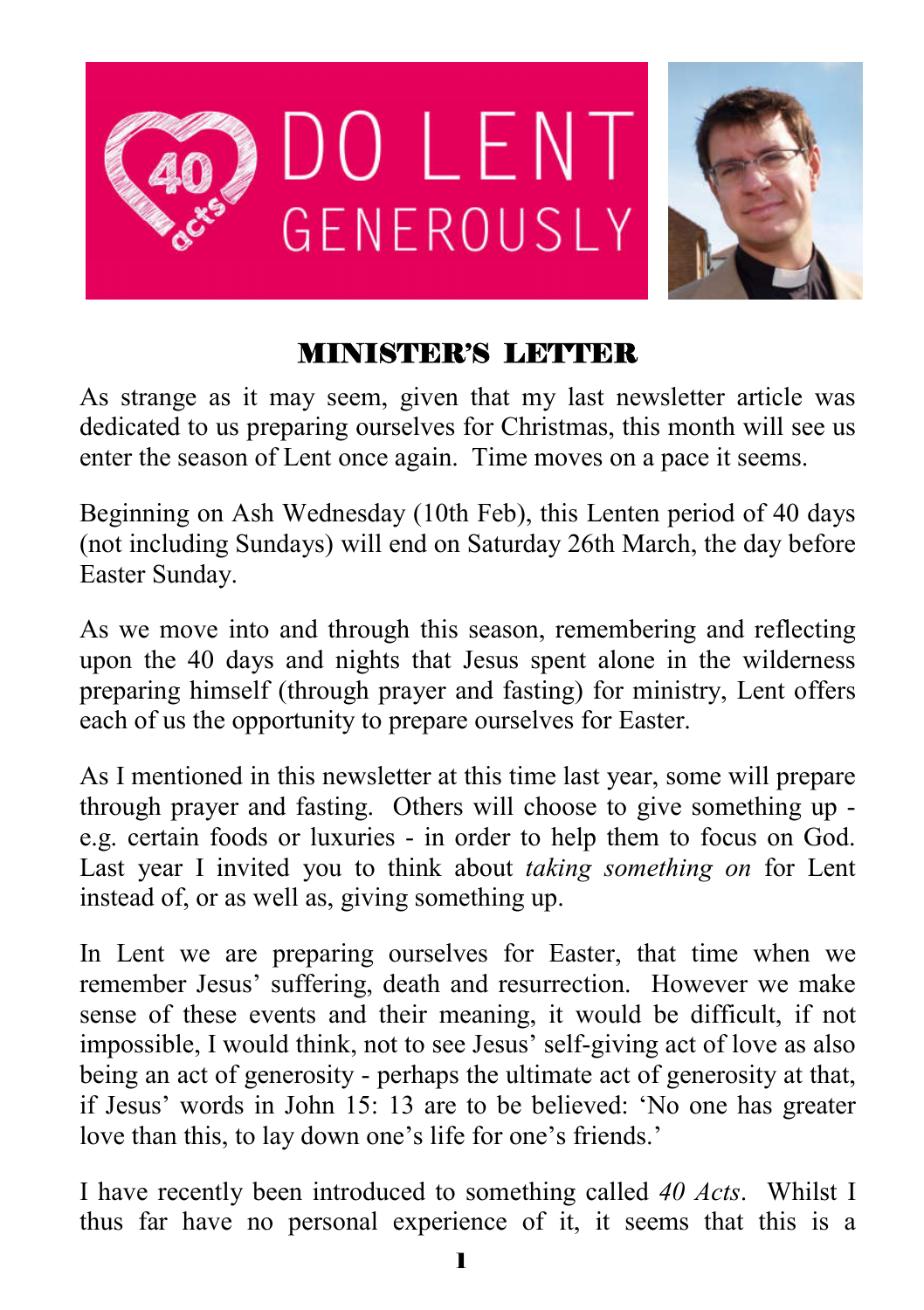campaign that has now run for several years. The idea is a simple one: rather than give something up for Lent – chocolate, coffee, TV, etc. – people are encouraged to use the period of Lent to live generously, to *give something back*, to spend the time being thankful for what they have and then to share some of that with others.

Using tools such as emails, tweets and blogs (or a booklet for those who do not use such things!) a daily reflection is offered and a daily challenge set throughout Lent to those who sign up/commit to *40 Acts*.

Participants have a choice as to which level of challenge to respond to. On each day, three colour-coded levels of challenge are offered. Depending on a number of factors - such as the amount of time participants have at their disposal and/or the level to which they want to engage/be challenged - people can opt for **G**reen (I've got 5 minutes), **Y**ellow (I've got 15 minutes) or **R**ed (I've got an hour).

So, for example, on one day, when the reflection is about gratitude and saying 'thank you', the challenges are: **G**: send someone a tweet or text message to let them know why you're thankful for them [others could read this as, 'Pick up the phone…'], **Y:** write a good old-fashioned thank you note and post it and **R:** write to a different person every day throughout Lent.

Throughout Lent, people who commit themselves to *40 Acts* are encouraged to share their pictures and stories - including via social media if used - as a way of inspiring others to acts of generosity.

So how about it? Remembering Jesus' act of generosity, his act of love, that we will celebrate at Easter, how about we use this to inspire us during Lent? Let's do Lent generously.

For those who want to sign up online, please visit http:// www.40acts.org.uk. If you do not have access to a computer and/or would prefer a printed booklet, please contact me.

With every blessing,

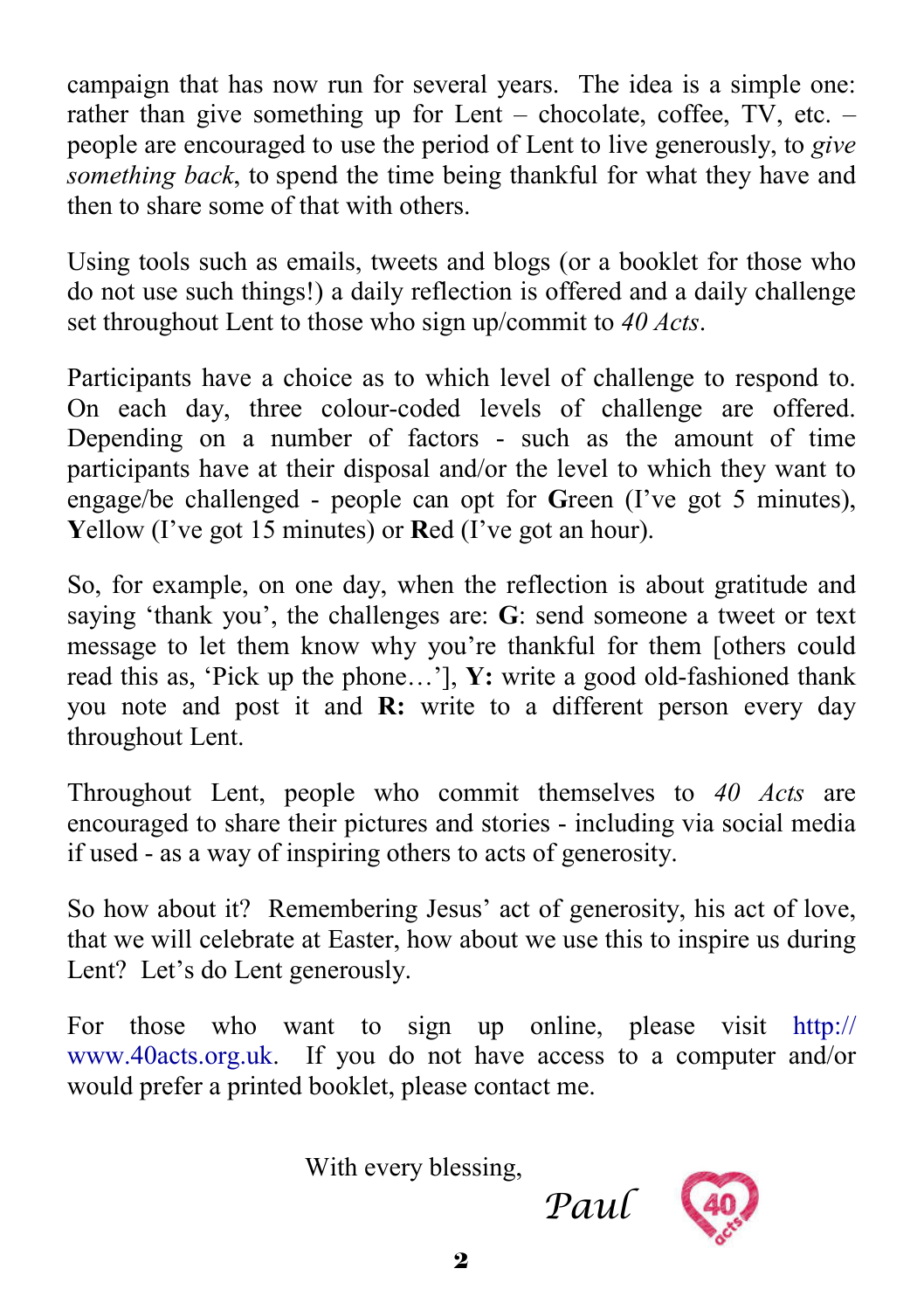## SUNDAY 14TH FEBRUARY

Join us for our Valentines Lunch to raise money for the Flush Fund.

3 delicious courses, with Vegetarian Option.

Adults £7.00

Children under 12 £3.00

Tickets now on sale

Please see Sylvia Baxter or call 07803724989.

Lunch will be served from 12.30 onwards. Hurry to get your tickets so you will not be disappointed.

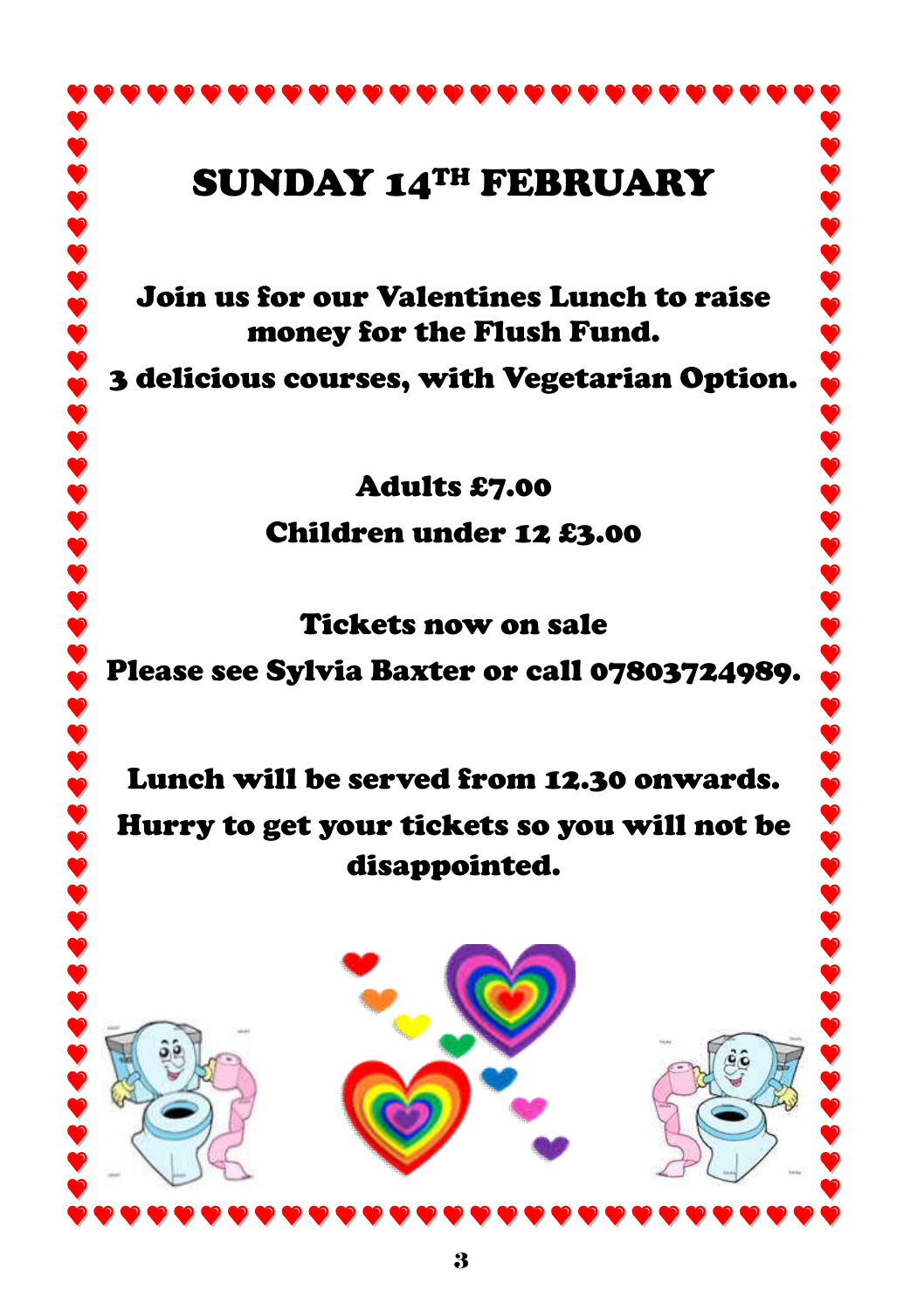#### Shrove Tuesday (Pancake Day) 9th February

It's odd, really, that confessing one's sins to God should ever have involved making pancakes. And yet the beginning of Lent brings us both – Shrove Tuesday is Pancake Day, and is followed by Ash Wednesday, and so Lent begins.

In centuries gone by, the pancakes were made to use up the milk and eggs before the fasting of Lent. More recently, many readers will have childhood memories of the wonder of watching our mothers break an egg, mix it with milk and flour – and out of that gooey mess, to produce a light and delicious pancake. These days more and more of us buy pancake mix, or even ready-made pancakes.It seems we prefer the certainty of ending up with pancakes - to the risk of having made nothing BUT a mess of the kitchen.

In many parishes they used to hold pancake races on the day. Why anyone would want to run around a field while holding a pancake is not clear, but in Olney, Bucks, they have held a pancake race almost every year since 1445.

*Taken from St.Mary's Church, Merton Park, Newsletter*

 $< 0 > \fbox{---}$ 



Buttons (Jacob Passfield) and Cinderella (Abigail Payne) in Parish Players' 2016 pantomime (Photo: Hazel Abbott)

#### Another budding actor from Martin Way

This January our very own Jacob Passfield took a well known part in the 2016 Parish Players pantomime - Cinderella.

No he was not Cinderella, that part was ably played by Abigail Payne, but Jacob was a great Buttons.

For all those who missed the play we are lucky to have a photo of Buttons in action.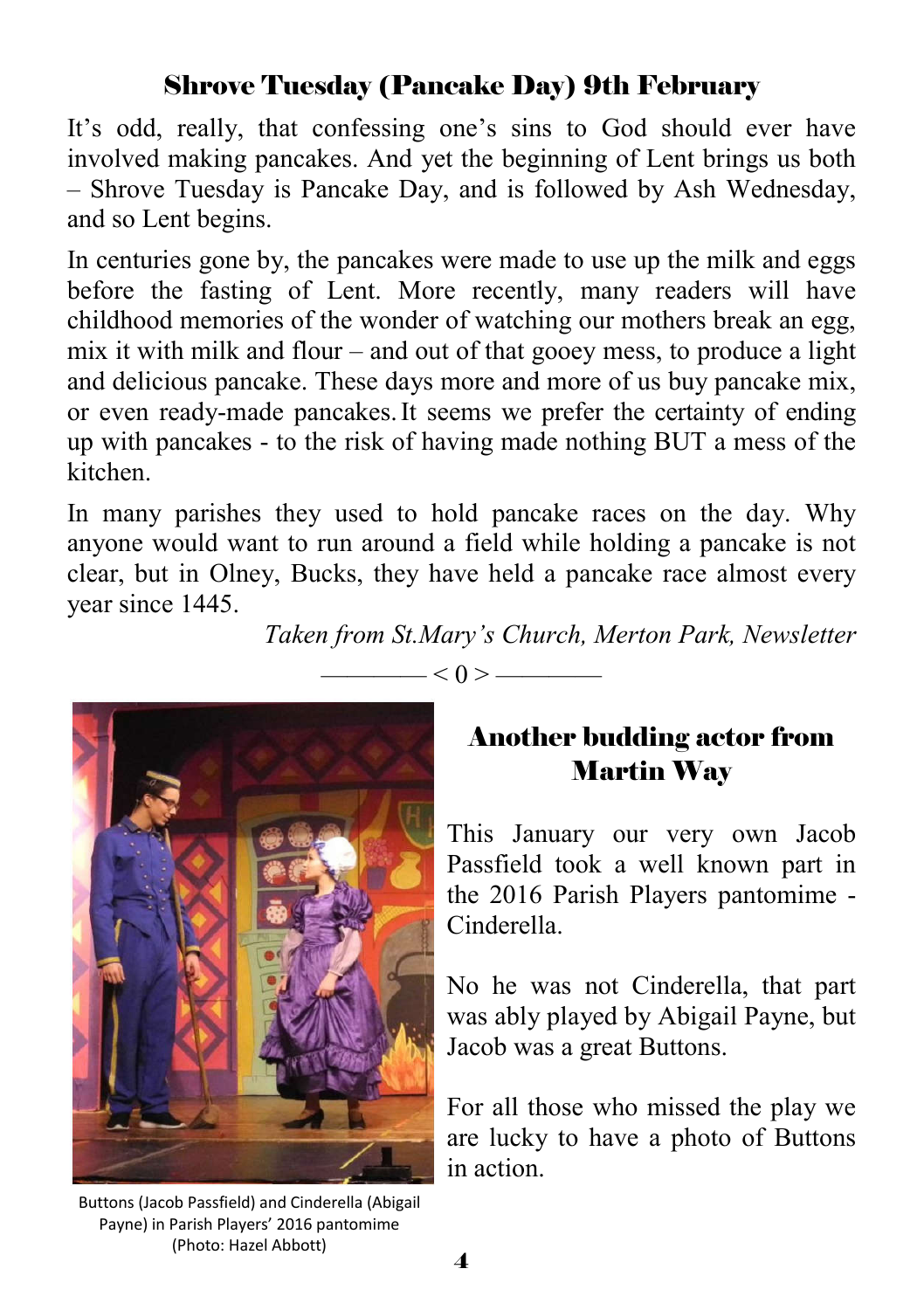#### An Extreme Step

 *Taken from: Extreme devotion, the voice of the martyrs from the co-authors of Jesus freaks. Serious followers of Jesus pay a price, and extreme followers often pay the ultimate price. Each story is true.*

#### **NAZI CONCENTRATION CAMP : MARY SKOTSBAUGH**

"....seven, eight, nine --- you! Step out!" The Nazi guard yelled at the woman. The commandant had ordered every tenth prisoner executed as punishment for two women's escape the previous night.

"Please have mercy on me! I have a child," the tenth woman pleaded. Mary Skotobaugh stood next in line. In her heart Mary heard, *"Step forward and say you wish to die in her place."* She replied to the inner voice, "Why? She is not a Christian. She is a Jewish Communist. When the Nazis are overthrown and the Communists come to power, they will be as bad as the Nazis."

Then Mary remembered that it was Good Friday. The voice said, *"On this day I died not for the good ones but for the bad ones, for sinners."* Mary then stepped forward. "I wish to die."

The officer laughed. "If you are stupid enough to die in her place, all right, you come forward. Her turn will come soon enough."

As Mary went to be executed and burned in the ovens, she told them, "When God took his people out of slavery in Egypt, it is written in our Bible that he walked before them in a column of fire. I pray when my body burns it will be a column of fire that will show you the way to God."

*One step forward can make all the difference. Christians often live their lives precariously balanced on the edge between safety and the unknown. Those who have taken the small step forward into the unknown have always found the faithfulness of God. Noah. Moses. Abraham. Deborah. Ruth. Mary. Paul. The list of biblical examples goes on and on, not to mention a host of history's hall of fame. One step of faith changed their lives from ordinary to extraordinary. Is God calling you to step forward in faith today? Do you hear his voice in your heart? Listen up. Prepare to move. Your small step of obedience could show others the way to God.*

A man's steps are directed by the Lord. How then can anyone understand his own way? (Proverbs 20:24)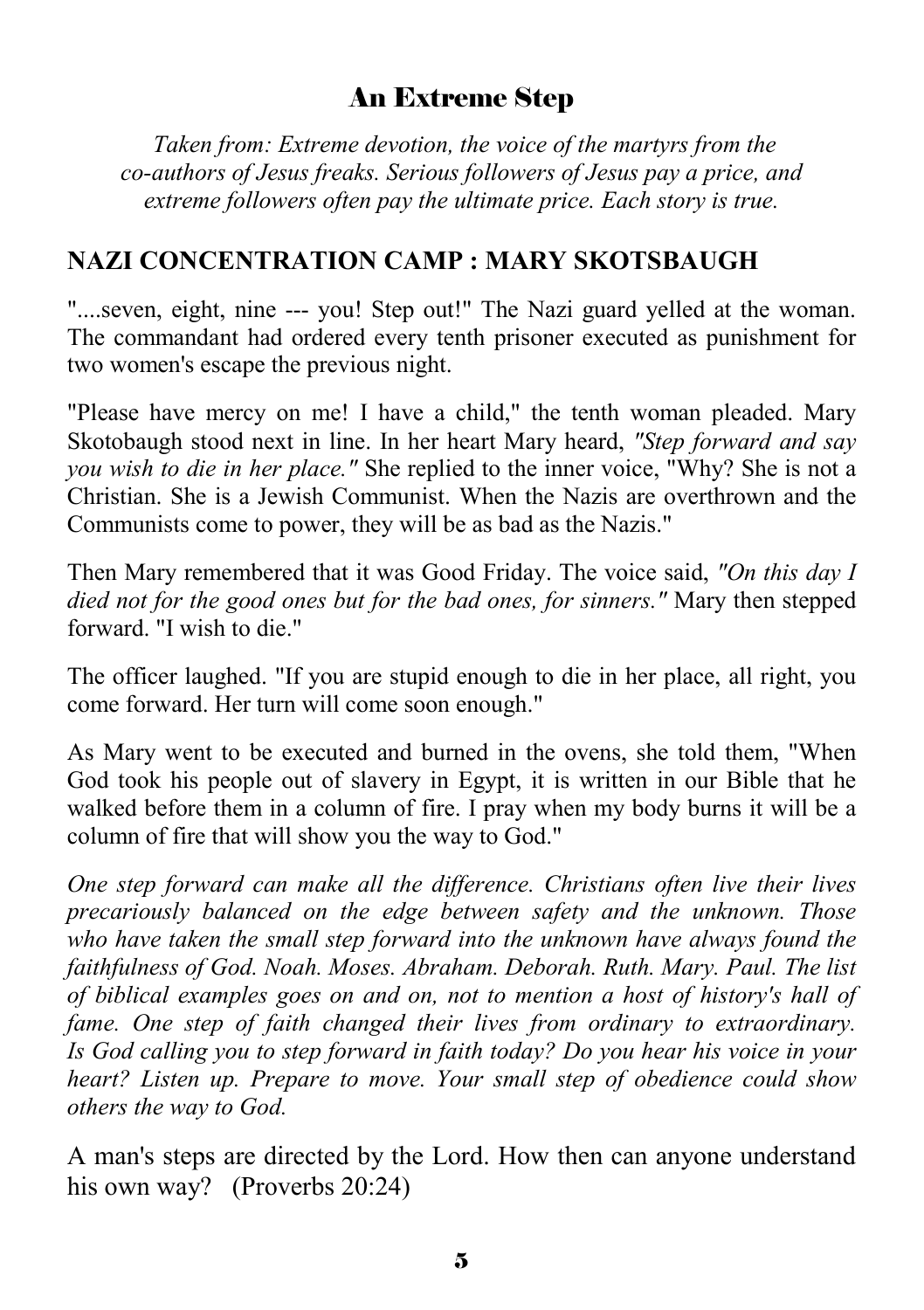#### Mens Supper Club Social

Prawn Crackers, Sweet and Sour Chicken with Rice Crumble and custard!

Now that's what I call a good start to an evening of entertainment! This was the meal placed before me and my fellow band members on Tuesday 19<sup>th</sup> January at the beginning of the Mens Supper Club's annual social evening. Did it fill a space? Not half!

We then adjourned full of pud to the main church in order to provide some light after dinner musical 'entertainment'. We were the band with no name, gathered together from various other outposts to form a small 'super group' just for this one off performance.

I guess you'd call it 'acoustic folk and country' such was the direction that we 'the band' took. Two vocalists, two acoustic guitars, one electric guitar, one drum kit, oh and a couple of harmonicas (only one at a time though!). It all led quite naturally to the music of American songwriters from a certain era to hopefully satisfy and the presumed taste in music, and to allow for perhaps just a little bit of sing-a-long.

In case you're wondering which songwriters were featured they were:

Bacharach, Simon & Garfunkel, Bob Dylan, James Taylor and John Denver. But in the middle of all this Jason Lake, a friend of mine performed his own mini gig of five songs with songs from Johnny Cash and Jack Savoretti (not American) as well as three of his very own original and unique songs – which was a treat.

At the end of each song the audience clapped and when we finished they really clapped – I think and hope that this was in appreciation, praise and thanks rather than relief for the end of it!

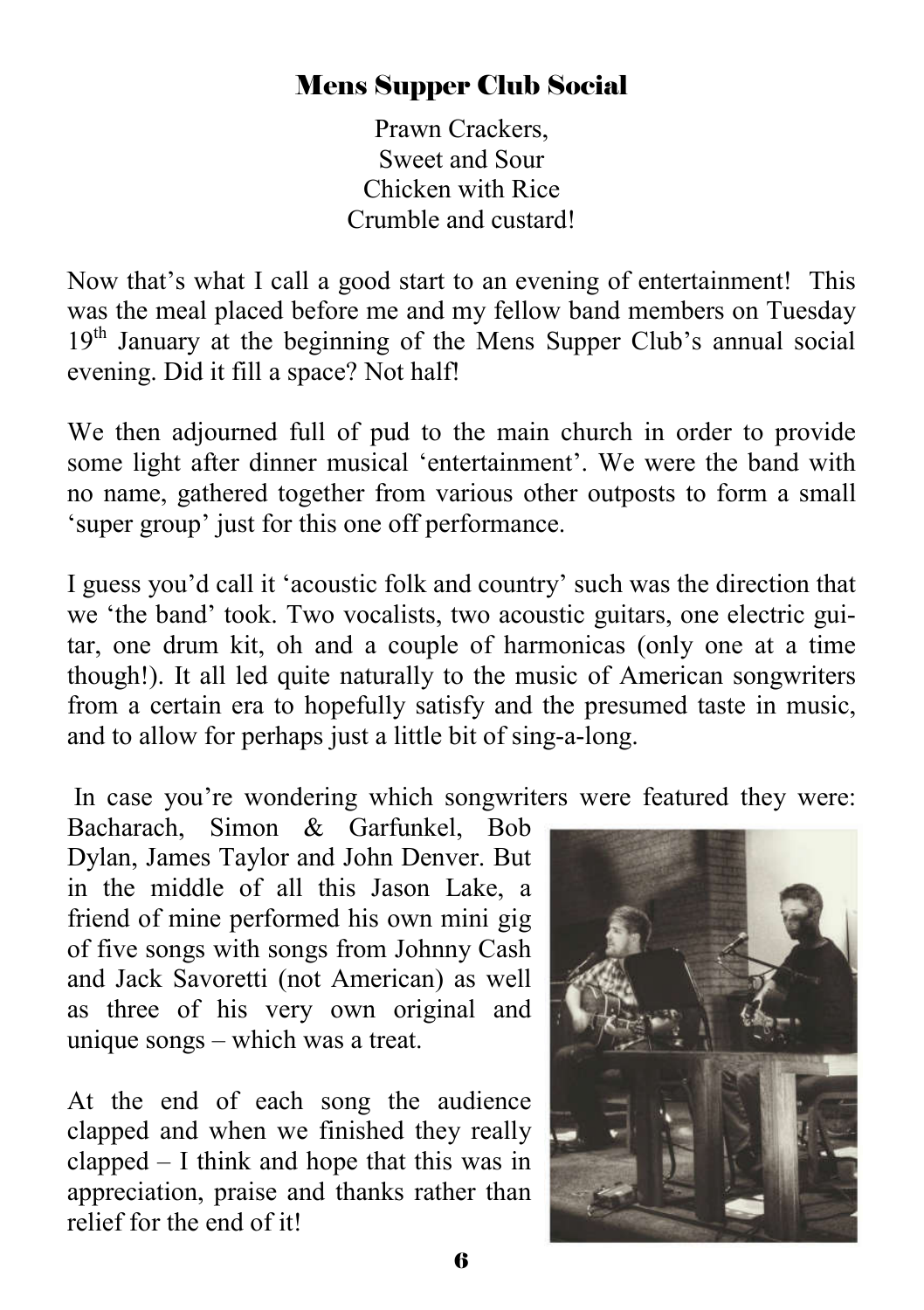Thank you to the Mens Supper Club for asking us to do this and thank you for the super supper too!

The Band were:

Colin Smith – Acoustic Guitar/Harmonicas/Vocal Jason Lake – Acoustic Guitar/ Vocal Andrew Harris – Electric Guitar Fred Dicks – Drums

Simon Conquest – Sound (making us sound good!)



*Colin Smith* 



After 15 years as Guider of  $1<sup>st</sup>$  Merton Park Rainbows, Geraldine Ellis is retiring and we are looking for a new leader. **Can you help?**

Rainbows is the section of Girlguiding UK for girls aged 5-7 years. The 1<sup>st</sup> Merton Park Rainbows meet on Wednesdays during term time from 5.30 to 6.40pm here at Martin Way Methodist Church. It's a thriving unit with a waiting list but we need someone to take over.

We have an assistant leader but she is unable to take over although she will continue to help. We also have several enthusiastic Seniors who lend a hand – but **we need a leader**. Training can be provided and you have the freedom to offer a wide range of activities to suit your skills, aptitudes and interests. It is a rewarding role.

Sadly, if nobody is forthcoming the unit will have to close in the summer and we will be disappointing 20 Rainbows as well as those waiting to join.

If you or someone you know may be interested, please speak to Geraldine.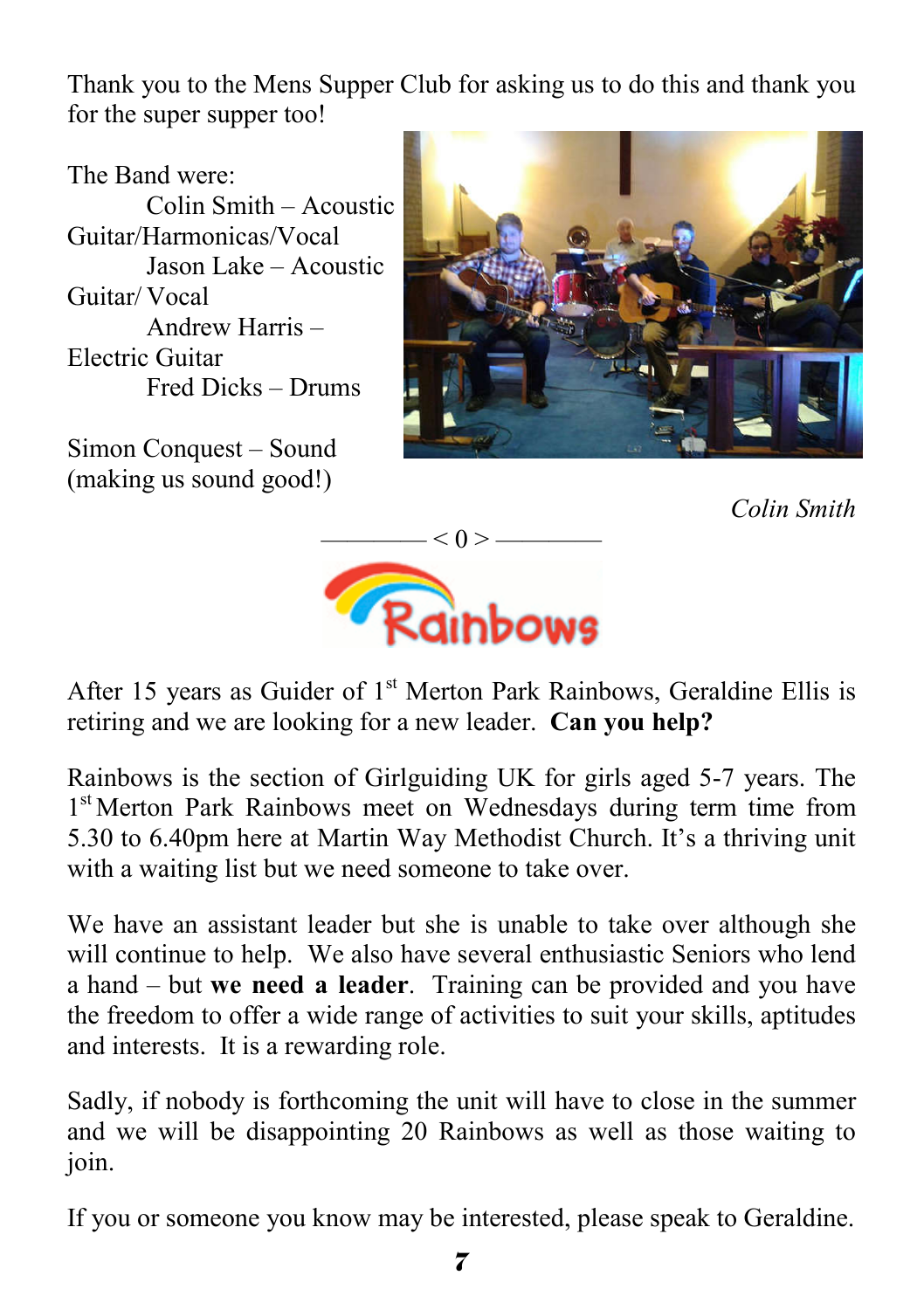### THANKS TO ALL WHO CONTRIBUTED

The church collections over the Christmas period resulted in £1,247.93 being sent to Action for Children, an increase of £6 over last year. Within this total, the amount collected carol singing at Morden Station  $(f743)$ was a record!

A further £200.20 was raised through the Christmas post box for Methodist Homes for the Aged, an increase of £34.39 over last year.

A big thank you to everyone who contributed through singing, collecting and/or giving.

*Roy Ellis*



### A WORD IN TIME



Would you like to follow a Bible Study, but don't know where to start?

Then why not go to A Word in Time on the Methodist Church web site and follow their week's Bible Study. It can be found at:

www.methodist.org.uk/prayer-and-worship/a-word-in-time/2016

 $< 0 >$  ——————

England has two books, the Bible and Shakespeare. England made Shakespeare but the Bible made England.

*Victor Hugo*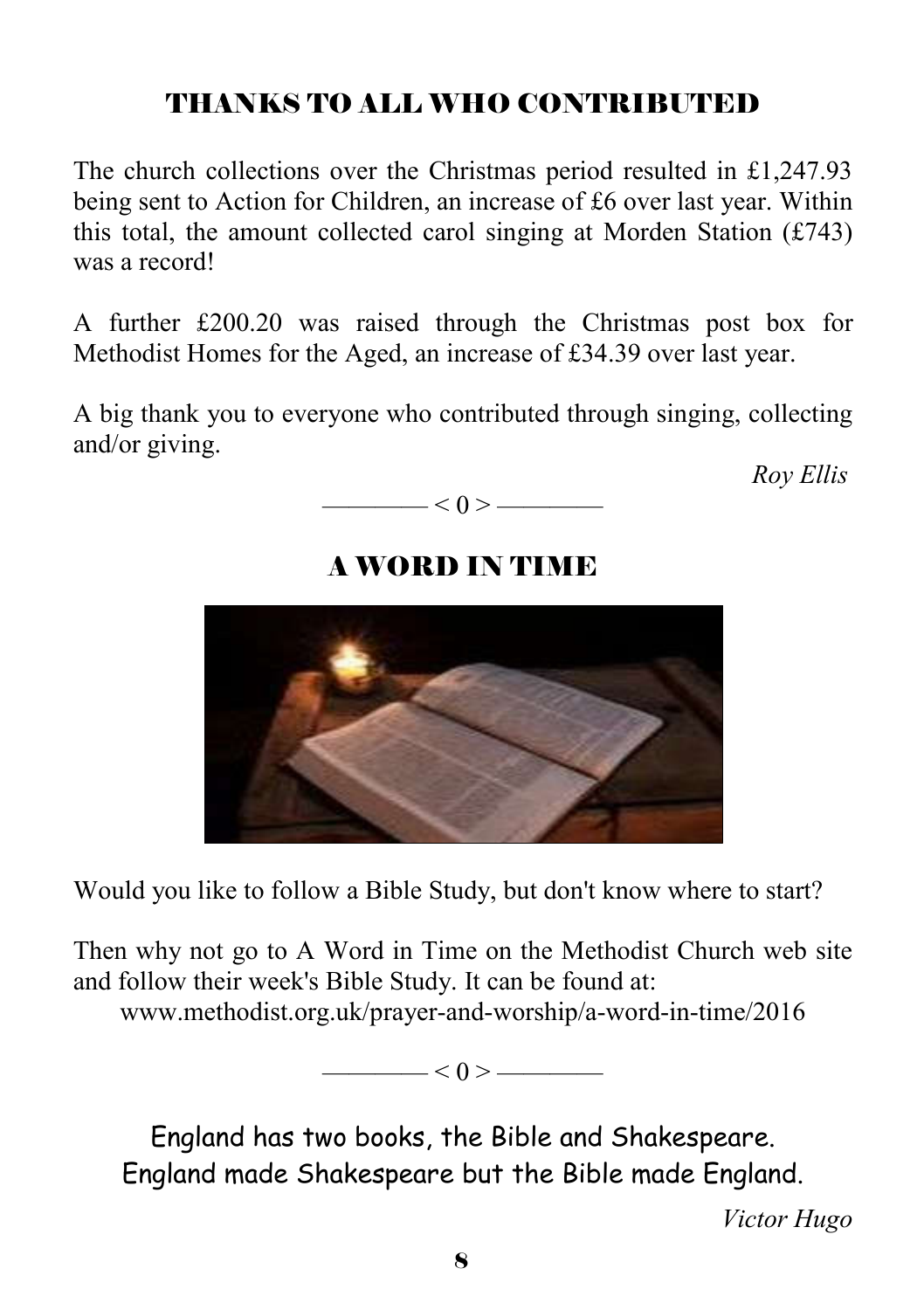

Rock & Roll - Arthur's 2015 Fastnet Race

*Last year Simon Hardaker - the brother-in law of Keith Heaton (Derek and Mary Heaton's youngest son) took part in The Fastnet Race to raise money for Sail4Cancer. This is his story of the race that he, the team and Arthur took part in.*

#### **August, 2015**

The Fastnet Race fleet departs from Cowes on the Isle of Wight, before heading out southwest through the Solent and down the south of England passed Lands End, before turning up northwest across the Irish sea to the very southern tip



of Ireland and Fastnet Rock Lighthouse. Turning around the Rock, the yachts then head back down across the Irish Sea again where they came from, around the outside of the Scilly Isles this time, and back in to finish at Plymouth – a race course distance of over 603 nautical miles. The record for the race is 30 hours; most of us will take rather longer; 3-5 days depending on wind strength and direction.

The dock at Hamble marina on Saturday afternoon ahead the race start is loaded to overflowing with sailors, sails and provisions; more like a giant boat jumble than race preparations. Where's it all going to go? Somehow we stow all our gear below in *Arthur Logic* and later enjoy a crew dinner together with families ahead of the big race in the morning.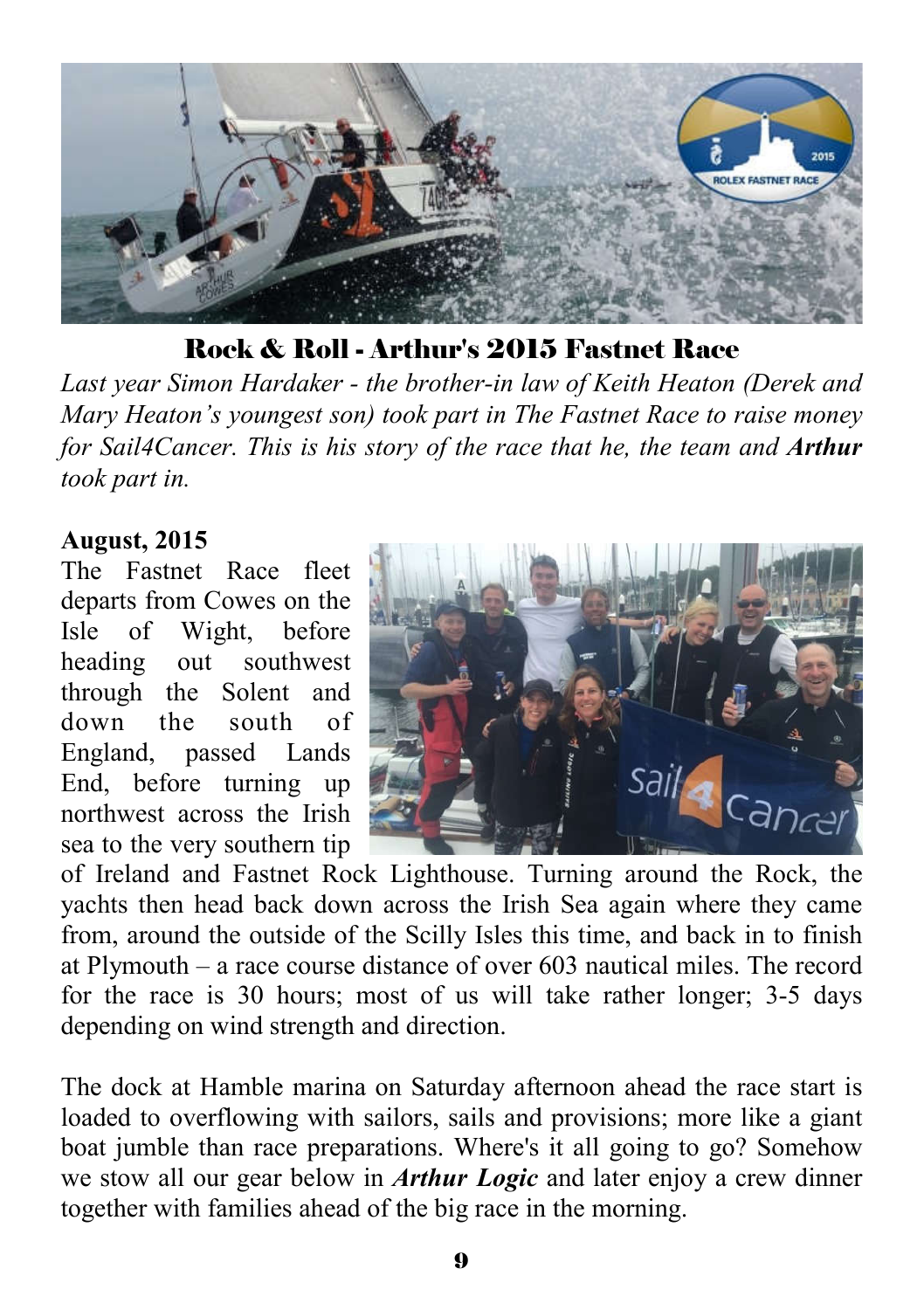The forecast for Sunday and the race start does not look great if you're an offshore sailor: light and variable winds are going to come from anywhere and without enough pressure to make us move. Could be a frustrating race. We motor out to the start



line around 11 and decide a brew of tea is required before the race starts! A near-riot occurs when the choices are: mint, (some other) herbal and Earl Grey tea. No Builders' Tea!! While **Ronan** is physically restrained below, an SOS call is broadcast to shore and one of the 'family' boats restocks us about 15 minutes later. Catastrophe averted…

Food is clearly important and the crew's physical condition is sustained over the days of racing, through a carefully constructed diet, designed to keep us at peak performance throughout. Our Dr, now thankfully over his tea crisis, provides the first 'injection' through a box of Krispy Kreme doughnuts. Packed with nutritious ingredients, we're soon ready to go racing.



Watching the first boats in the starts ahead of us get under way, it's not the pretty sight that it should be. Sails are simply hanging limp and lifeless from their masts, and with the tide still flowing against them, most are moving backwards away from the start line. Not a good start, and worse still for those unlucky enough to be over the line ahead of the start gun, as they have to sail back with no wind, and as the tide turns against them they are in double jeopardy.

At our own start time, a short time after, things are only marginally better; the tide has at least turned and a faint zephyr of wind is crawling around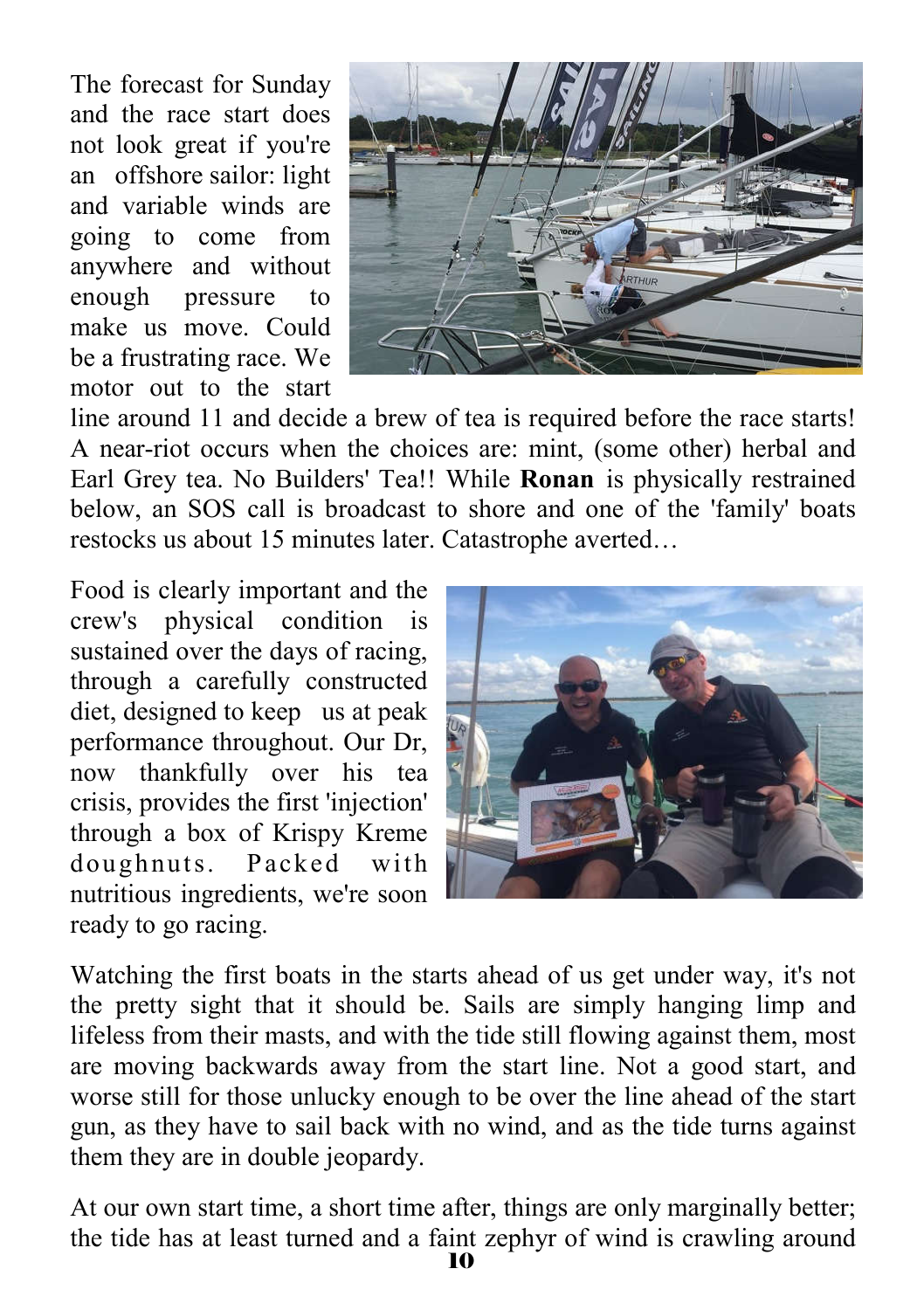our sails. Not sure whether it is that or the tide, but we are at least moving over the start line in the right direction, but even Lands End seems like miles away. The on-board GPS prediction software says we'll reach Lands End in October based on current speed!

Family and friends have come out on various fast Rigid Inflatable Boats (RIBs) and follow us as we slowly patrol down the Solent at walking pace; the whole crew are on the low (leeward) side of the boat to 'hang' the sails out to catch any faint breeze. There are shouts and waves of encour-



agement from our families and hundreds of photos taken. We implore them all to blow hard on our sails, risking the race committee's penalty for accepting 'outside assistance'.

We approach the Needles at the end of the western end of the Isle of Wight picking up a little more wind and boat speed. Before we get there, the first of the bigger mono-hulls catch us up. *Comanche* is 100ft long and the largest in the Fastnet fleet, but she has to obey the sailing rules like any other racing yacht. We are on starboard tack (wind on our right side as we're sailing) and on a collision course with her; she is on port tack and has to give way to us. The 100ft of ocean-going thoroughbred gives way to our 40ft upstart! The bowman on *Comanche*, looking 'way toocool-for-school', talks to the helmsman, some 80ft behind him through one of those Secret Service radio and ear mic sets; they guide the giant yacht safely behind us. She is soon out of sight ahead though as her massive sails power her away to eventual line honours for the mono-hulls in Plymouth.

We get to Portland just as the tide is turning against us, and despite having headed offshore to get away from the worst of it, and once more as the wind dies yet again, we start 'sailing' in a circle at the whim of the tidal stream….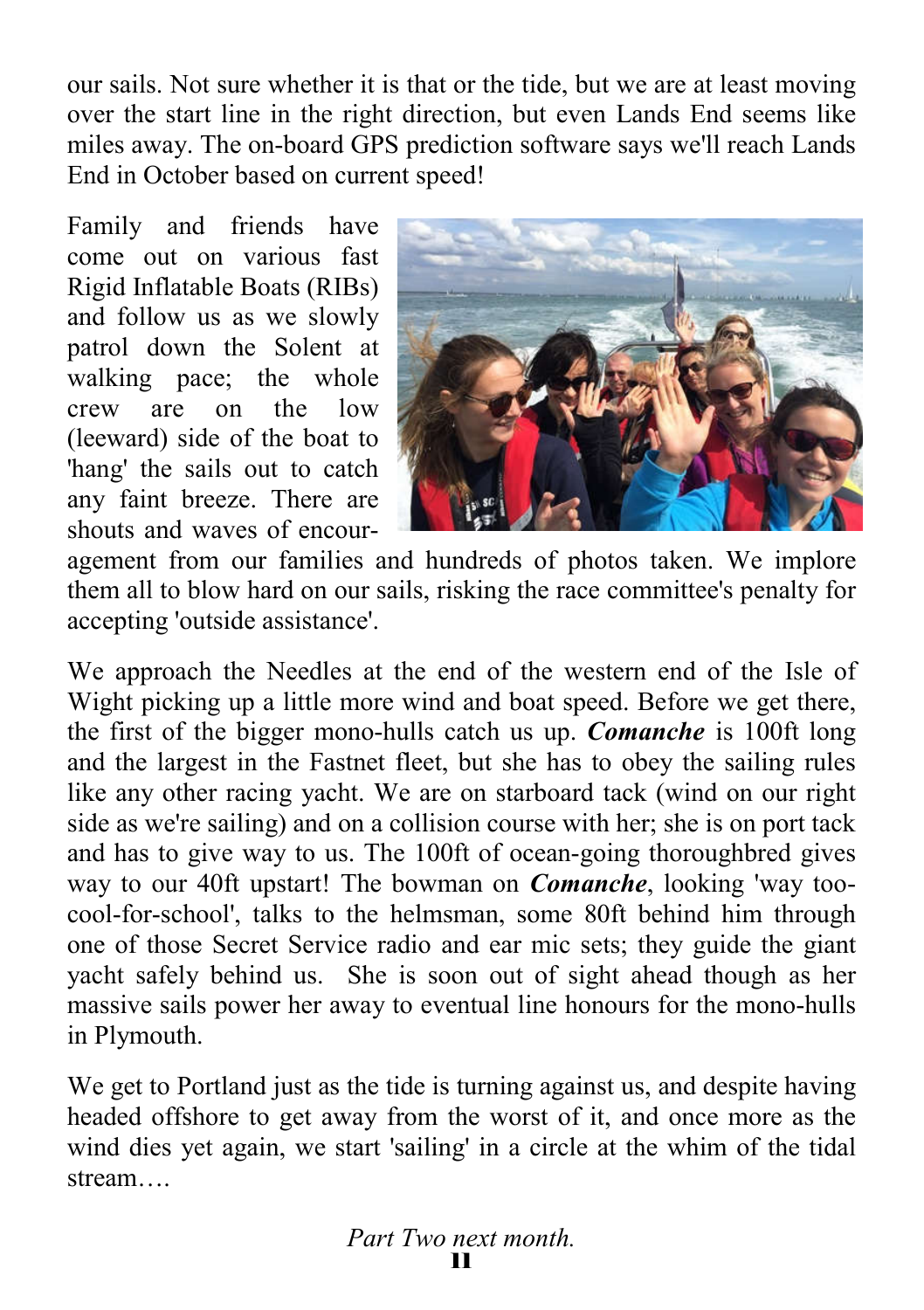# **WOMEN'S WORLD DAY OF PRAYER**



## Friday 4th March 2016 'Receive children. Receive me.' Cuba

Women's World Day of Prayer is an international, ecumenical, prayer movement that invites women, from a different part of the world each year, to prepare a worship service through which their hopes and fears for their country may be brought before the whole world in prayer.



On Friday 4 March an estimated 3 million

people in over 170 countries and islands will gather to observe the day of prayer, using an order of service written by Christian women in Cuba and translated into over 60 languages and 1000 dialects. In the British Isles alone over 6,000 services will be held. The day begins as the sun rises over the island of Samoa and continues until it sets off the coast of American Samoa, some 35 hours later.

The theme 'Receive children. Receive me' reflects St Mark's Gospel, chapter 10 verses 13-16, which is the focus of the service and a reminder that everyone is a child of God and equally worthy of our love and respect.

The Republic of Cuba is the largest Caribbean island, located at the entrance of the Gulf of Mexico and called 'the Key to the Gulf'. Politically at odds with the USA, Cuba suffered greatly due to the economic embargo imposed upon it in 1960 but has found strength within itself to move on and overcome many of its problems.

Here in Merton a time of prayer and meditation will take place at Merton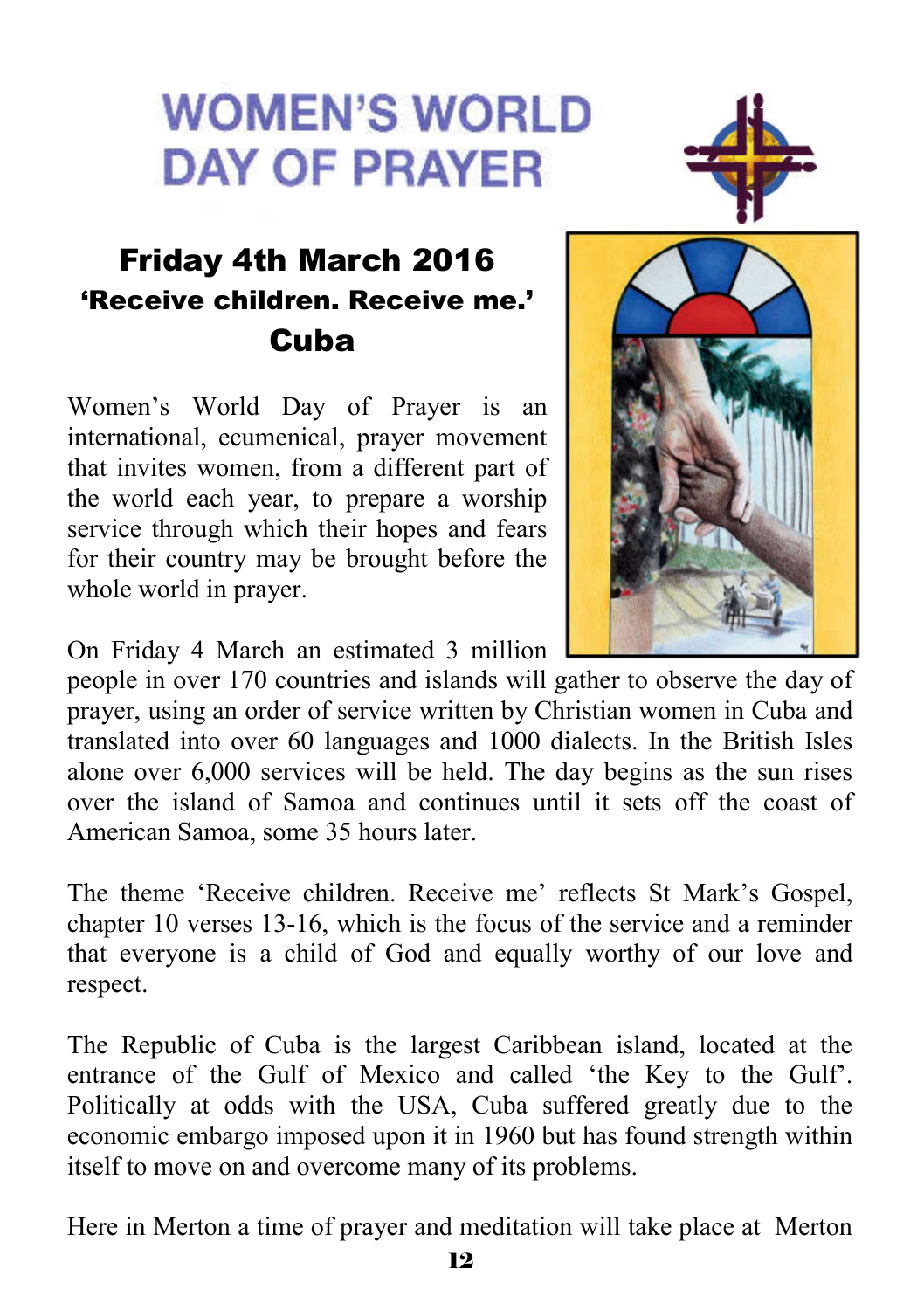Park Baptist Church, Bushey Road, London SW20 8TE, starting at 11.00am, with an evening service at Holy Trinity Wimbledon, The Broadway, Wimbledon SW19 1SB starting at 8.00pm.

Although organised and led by women, this is essentially a day of prayer for everybody as we demonstrate our solidarity with our sisters and brothers in other countries and all are welcome to attend. Further information and resources, can be found on the WWDP website at www.wwdp.org.uk

 $\left| \alpha \right| < 0 >$ 

 $<$  0 > —

———— < 0 > ————

### CHRISTMAS CARDS

Thank you to every one who used the 'Christmas Post box ' this year. Also a great thanks to the 'post people' who between them sorted all the cards. In all £200.20, was raised through this to help the Methodist Homes for the Aged.





### CAROL SINGING - THANKS

Once again Thank you to all those who joined together to serenade the commuters of Morden with carols during two nights in December. The £743.00 that was raised this year was a new record.

#### BIG BRUNCH HAS RETURNED!

The next Big Brunch is on **Saturday, 20th February,** serving from 10.30am until 1pm. The last one of the winter will be on **Saturday, 26th March** not the 19th March as previously advertised.



Come along and enjoy a full English breakfast including coffee/tea, fruit juice and toast for £4. You'll also be supporting our youngsters for their trip to Spring Harvest 2016.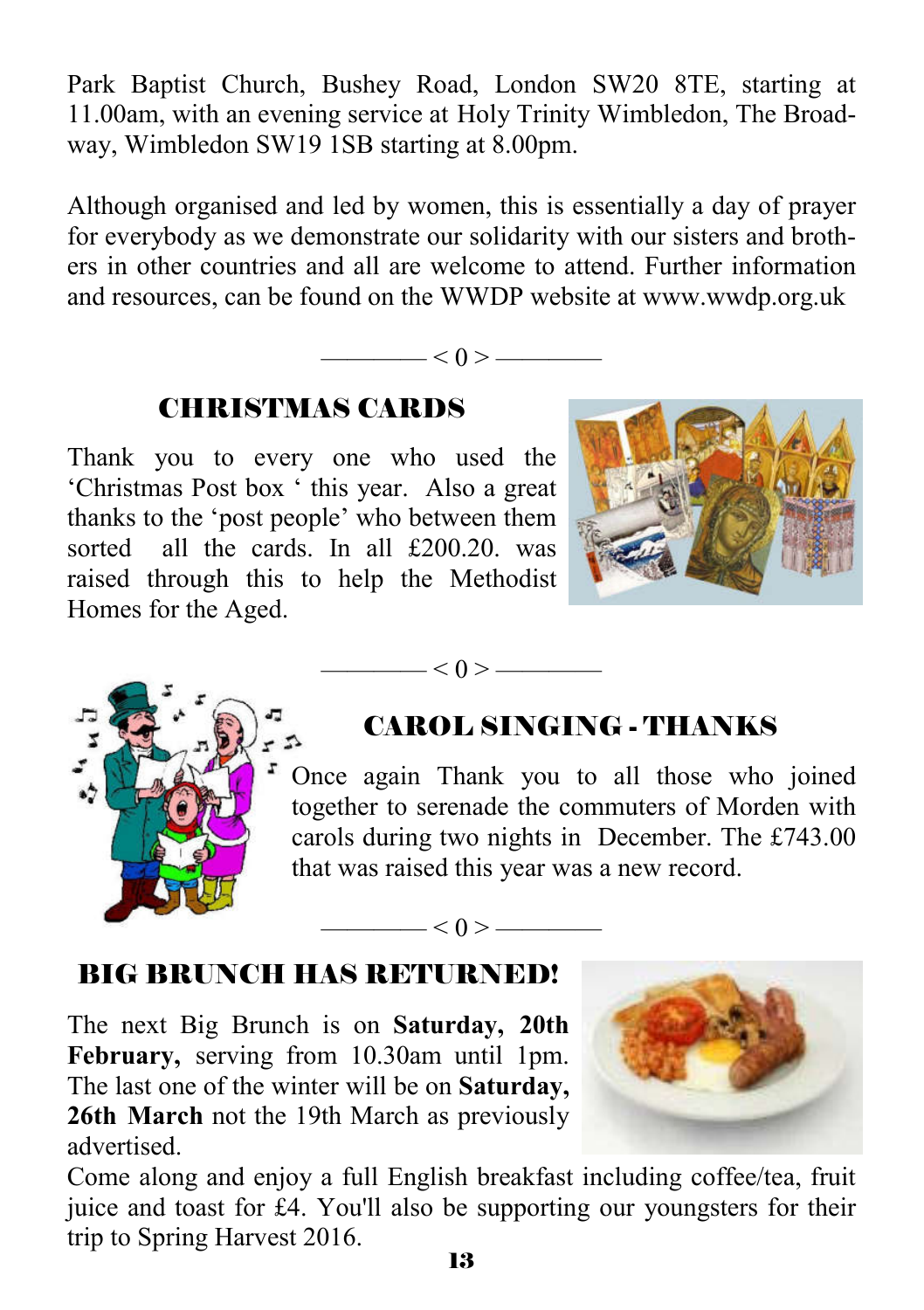

#### Prayer Alert Christian Solidarity Worldwide

**CHRISTIAN SOLIDARITY** WORI DWII **VOICE FOR THE VOICELESS** 

*The eyes of the Lord are on those who fear him, on those whose hope is in his unfailing love. Psalm 33:18*

We start the prayer email with some good news from Egypt. For the second year in a row President Abdel Fattah Al-Sisi attended the Christmas Eve mass at St. Mark's Coptic Orthodox Cathedral. During his speech he promised that every church and home that was destroyed during the violence in 2013 would be rebuilt and renovated this year and apologised for the delay. Let's thank God for these developments!

However, elsewhere in the world churches still face daily opposition and harassment. Just this past week, in Cuba, two churches were demolished and a country-wide security operation was put in place to keep people in their houses while the destruction happened so that they couldn't go to the sites of the demolitions to protest. This is part of a pattern of escalating harassment in Cuba - check out our recent timeline for details (http://www.csw.org.uk/our\_work\_country\_cuba.htm).

If you've been following us on social media this week, you won't be surprised that this week we're focusing our prayer on Cuba. We were shocked with the findings of our 2015 report -although violations of freedom of religion or belief had been rising in past years, in 2015 they seemed to spike, with 2,300 separate violations recorded (compared to 220 in 2014).

There were two things that caught our attention in particular: Firstly, the government is now targeting church properties across the country for expropriation in an effort to bring churches and even entire denominations under their control. They also recently issued a 'reminder' to all religious group in one major city instructing them to submit all activities in advance for review and approval.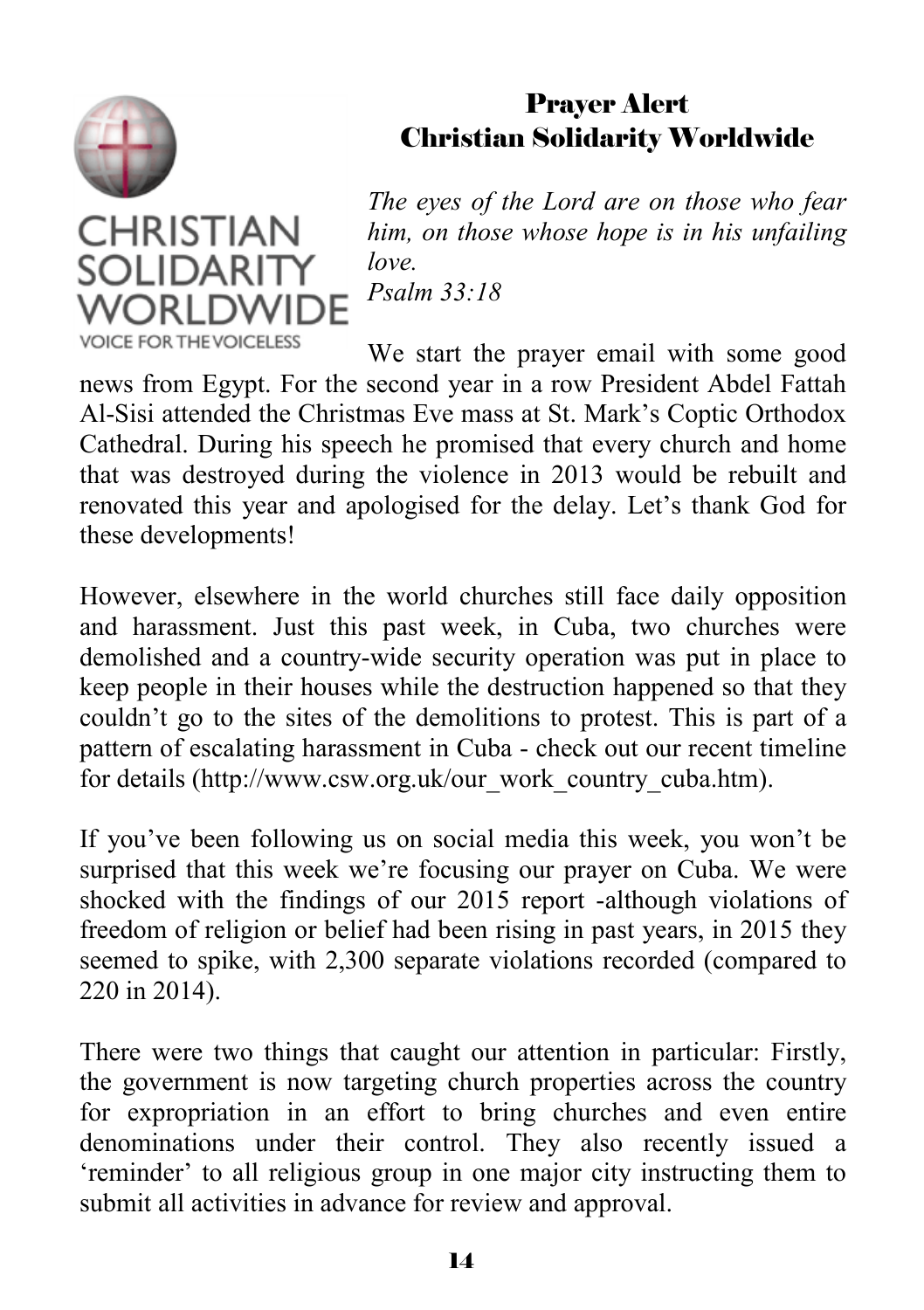Secondly, churches are increasingly standing up to the government – something which we haven't seen on this scale before. 2015 saw many peaceful protests across the island and even a sleep-in aimed at halting the demolition of a church in Santiago de Cuba. We're encouraged that churches are trying to defend their rights - but we also want to pray for their safety.

In summary:

- Give thanks for the announcement of President Al-Sisi and for peaceful Christmas celebrations
- Continue to lift Egypt as the country faces a terrorist threat
- Please pray for the congregations of the two destroyed Cuban churches, that the government would respect their right to worship
- Pray for the safety of church leaders, human rights activists and religious freedom defenders, who are increasingly under threat, especially those who speak up for religious freedom in Cuba, for example Reverend Mario Felix Lleonart Barroso and his wife Yoaxis Marcheco.
- Thank God for the bravery and strength of churches who are standing up against the crackdown.
- Please pray that the Cuban government would no longer see the church as a threat and for the reversal of this intensified campaign against the Cuban Church
- Pray for reconciliation between churches and local authorities.
- Pray that the government would respect the property rights of religious groups and make it easier for growing denominations to purchase properties for new churches.

#### **Chinese Human Rights Defenders**

This week marks 200 days since the crackdown on lawyers and other human rights defenders began in China. Over 280 lawyers and human rights activists, as well as those connected to them such as friends and family members, have been detained by the Chinese government since 10 July 2015. This is roughly half of all human rights defenders in China.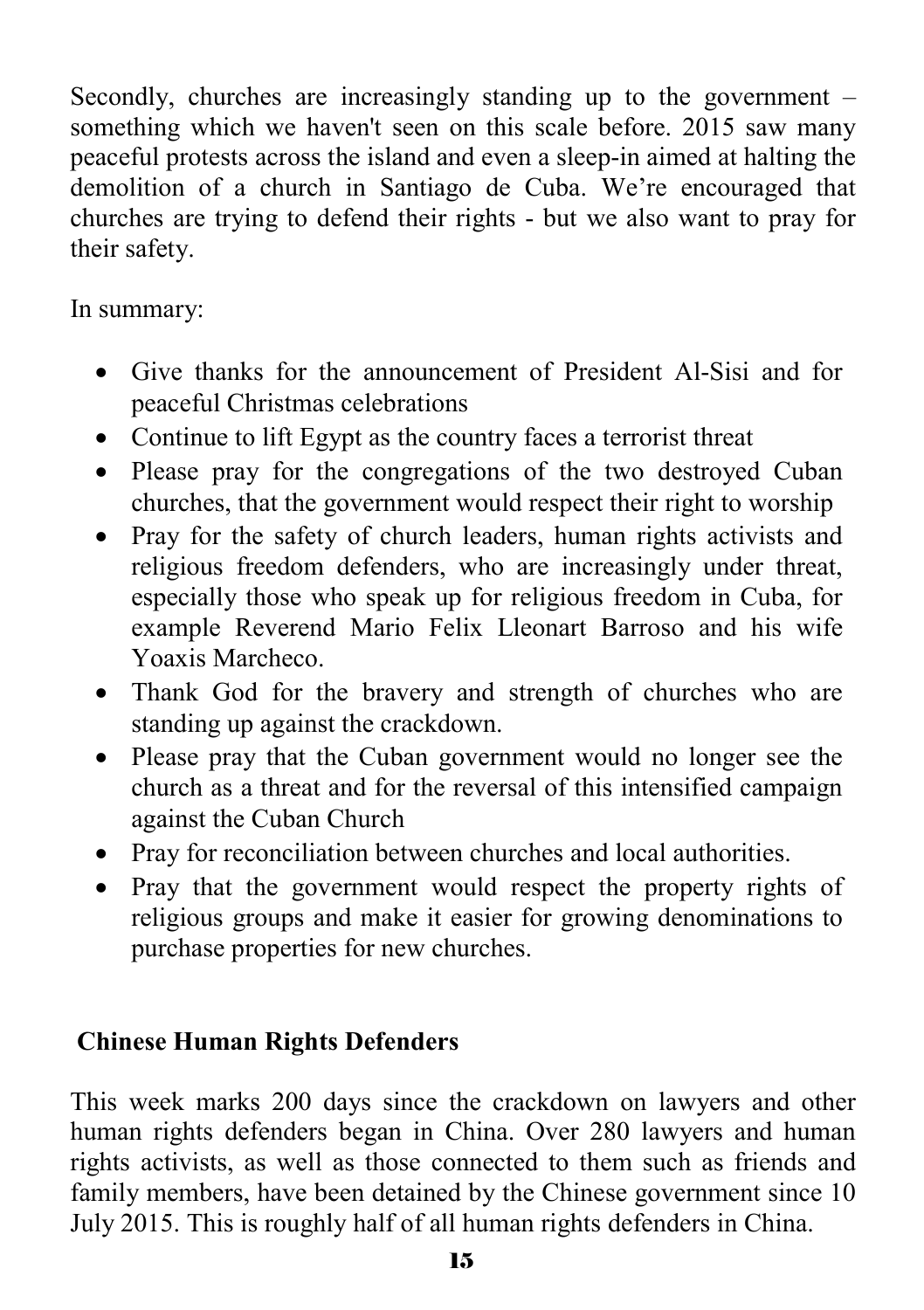One of the people arrested is Zhang Kai, a human rights lawyer and Christian who is currently in prison in an unknown location. Zhang Kai has been defending the rights of religious minorities since 2004, and has been subject to harassment and intimidation many times.

This month, please pray:

- That Zhang would be quickly released, and in the meantime would be protected from harm;
- For God's comfort for Zhang's wife and children, as they wait to hear news of Zhang;
- For other lawyers who are in jail (for example, Wang Yu, Li Heping, and Tang Jingling), that God would keep them safe and that they would know his presence;
- For peace and safety for other human rights defenders in China who are being targeted by the authorities;
- That God would effect powerful change in China's policy toward religious minorities;
- That God would support all those in China who face harassment for their beliefs;
- That those human rights defenders who remain free would be able to carry out their vital work fearlessly, and that God will protect them.

2015 saw a continued crackdown on human rights defenders around the world. In many places, to become an advocate for human rights means facing discrimination, harassment, torture and even death. To make matters worse, we've seen indications that this kind of abuse may be becoming more common. Yet these brave men and women play an absolutely vital role in promoting human rights around the world.

Many of them are also religious leaders  $-$  a role that places them in a unique position that allows them to bridge the gap between public and religious life. It's also a position that puts them in a lot of danger.

> *Mervyn Thomas Chief Executive, Christian Solidarity Worldwide (CSW)*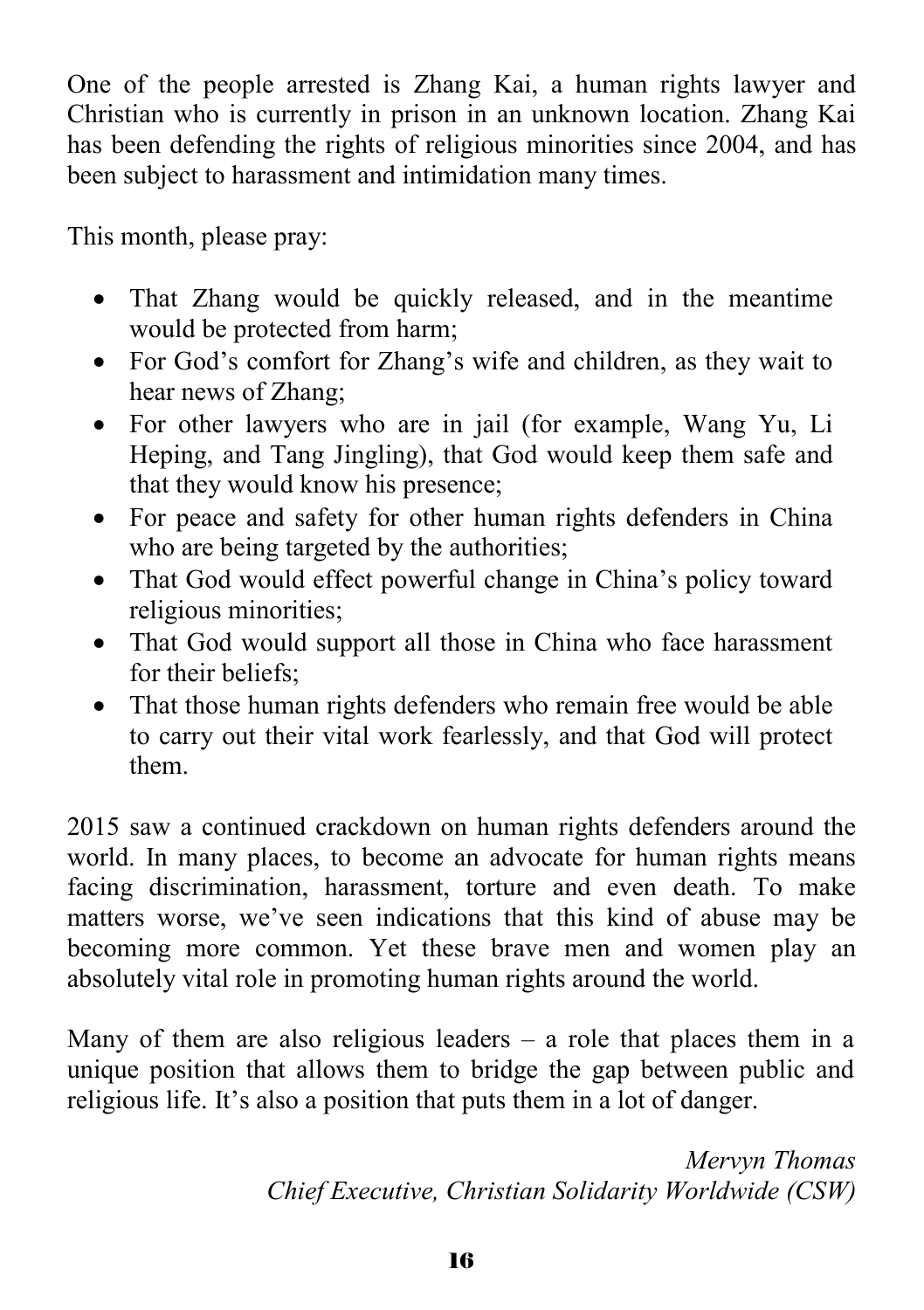# *Celebrating the Church's Song*  **Singing workshops and worship led by John Bell**

*John Bell of the Iona Community is a Church of Scotland minister, hymn writer and broadcaster who travels the world teaching on worship, spirituality and social justice*



## **Saturday 13 February 2016**

**Songs for Lent and Easter Rediscovering the Psalms 10:00 til 4:00 Ruxley Church Epsom KT19 0JG** *Reservations Required*

**£15 includes ploughman**'**s lunch Ruxley church office: 020 8394 1081 http://www.ruxley-church.org.uk (Tues - Fri 9.00 - 11.30 a.m.) or through Anne and Brian Cockram (020 8397 5809) Parking on Sat and Sun is at Riverview School, KT190JP**

### **Sunday 14 February 2016**

10:00 morning worship at Ruxley Church

### **Big Sing!**

Sun 14 Feb 14:00 - 16:00 Stoneleigh Methodist Church KT19 0RT **For more information contact Denise Gould 020 8393 2155**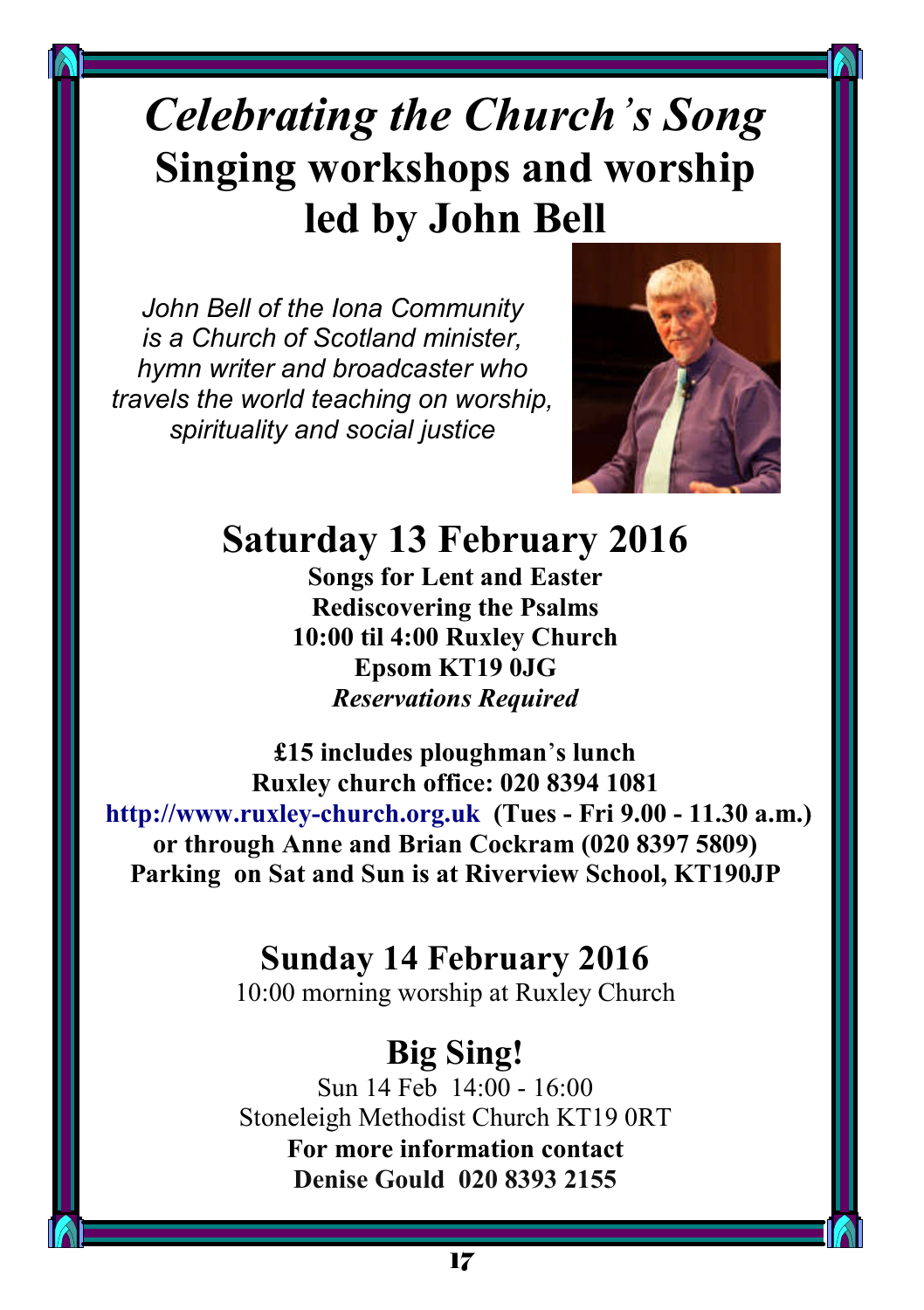

| Tue      |     | $2\;10.30$ am-noon | Coffee and Chat                                                                      |
|----------|-----|--------------------|--------------------------------------------------------------------------------------|
|          |     | 8.00pm             | Time for Prayer                                                                      |
| Fri      | 5   | 12.30pm            | Luncheon Club                                                                        |
| Sun      | 7   | 10.30am            | Morning Service led by Valerie Ashcroft                                              |
|          |     | 6.30 <sub>pm</sub> | Communion Service led by Rev Paul Timmis                                             |
| Mon      | 8   | 8.00 <sub>pm</sub> | <b>F&amp;P</b> Committee Meeting                                                     |
| Tue      | 9   | $10-12$ noon       | Coffee and Chat                                                                      |
|          |     | 8.00 <sub>pm</sub> | Time for Prayer                                                                      |
| Sun $14$ |     | 10.30am            | Morning Service led by Brenda Cannon                                                 |
|          |     | 12.30pm            | Valentine's Day Lunch                                                                |
| Tue $16$ |     | $10.30$ am-noon    | Coffee and Chat                                                                      |
|          |     | 7.00 <sub>pm</sub> | Men's Supper Club - The work of Mercy Ships -<br>Charity talk given by Dorothy Baker |
|          |     | 8.00 <sub>pm</sub> | Time for Prayer                                                                      |
| Fri      | -19 | 12.30pm            | Luncheon Club                                                                        |
| Sat      | 20  | 10.30am            | Big Brunch                                                                           |
| Sun      | 21  | 10.30am            | Communion Service led by Rev Paul Timmis                                             |
|          |     | Tue 24 10-12 noon  | Coffee and Chat                                                                      |
|          |     | 8.00 <sub>pm</sub> | Time for Prayer                                                                      |
| Thu $25$ |     | 8.00pm             | <b>Church Council Meeting</b>                                                        |
| Sun      | 7   | 10.30am            | Morning Service led by Rev Paul Timmis                                               |

**CHURCH** 

DIARY

*Please refer to the Website (www.martinway.org.uk) or Weekly Notice Sheet for any additional information*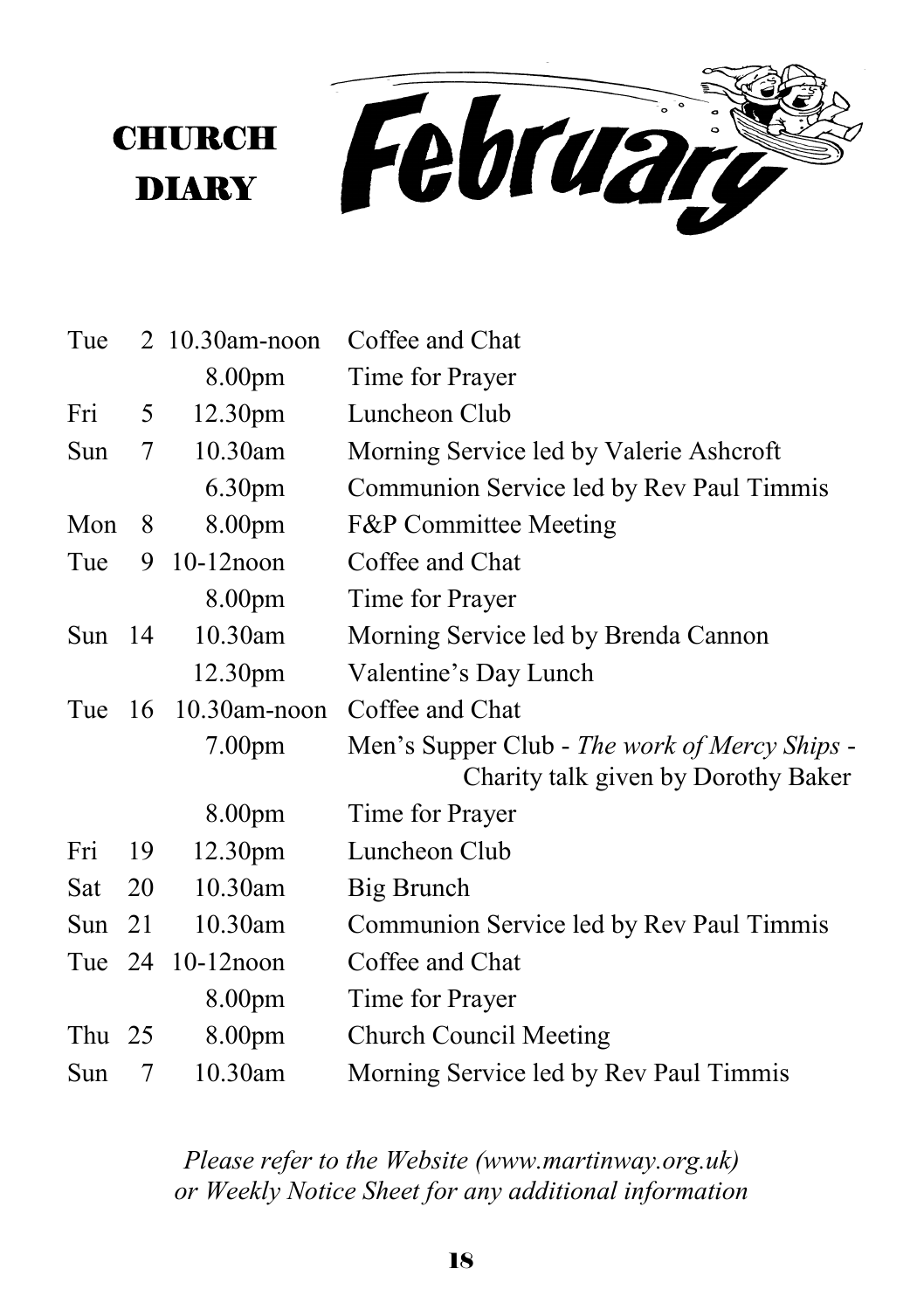We wish all of those who celebrate a birthday in February a very





**Ashleigh Hillhouse on 1st February Joshua Fuwa on 20th February**

#### How observant are you?

 $\longrightarrow$  < 0 >  $\longrightarrow$ 

Over the last ten years in this Newsletter we have been celebrating birthdays of the young (and in some cases the not so young!) members of the church family. It has been a personal challenge that I set myself to find different pictures of birthday cakes for each issue of the Newsletter that I have been the editor of. Have I ever used the same picture twice? If I have done, would you have noticed?

It is amazing how many things we miss in this hectic life we have nowadays. Sometimes it would be good to be able to go back and have another look at something we may have missed.

The nice thing about our Newsletters is that we have a good collection of old issues in the Archive section on the Martin Way website (http://www.martinway.org.uk). We have some amazing memories stored up of the life of the church there.

I encourage you to visit and re-read some of those memories and enjoy the wisdom of some of our friends who are no longer with us. For those who prefer to read the real thing and not an electronic copy, the Heritage Centre at Morden Library has copies going back to 1969 that you can ask to see. You never know, you might discover that I have used the same cake more than once (no prizes if you do though!)

*Andrew Fox (editor)*